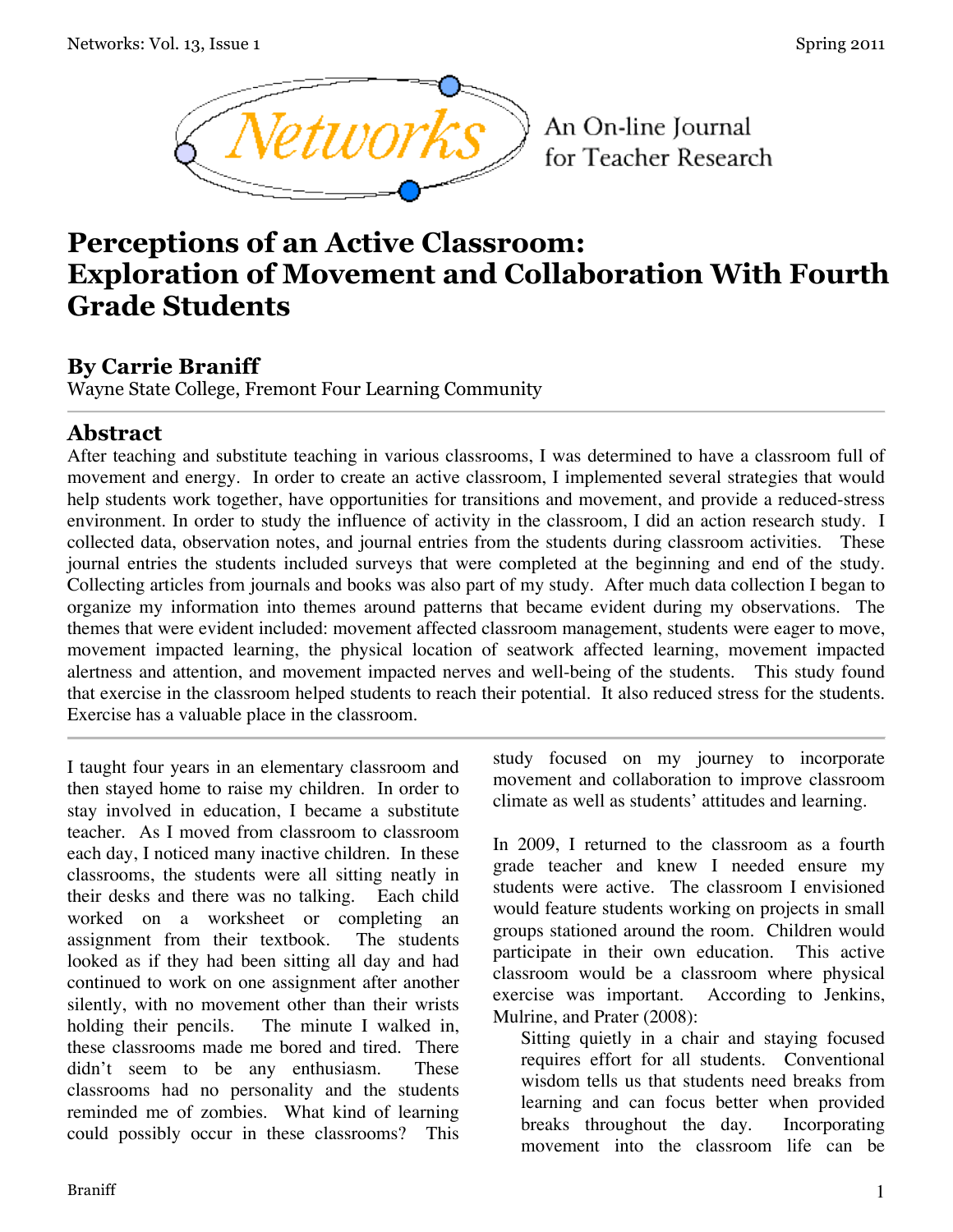accomplished by creating a classroom environment that encourages beneficial movement throughout the school day, during subject transition times and content lessons, as well as structured movement games for recess and gym. (p. 18)

Students are not actively involved when there is no movement in classrooms and teachers constantly lecture.Brooks and Brooks (1999) note that:

When a teacher arranges classroom dynamics so that she is the sole determiner of what is 'right' in the classroom, most students learn to conform to expectations without critique, to refrain from questioning teacher directives, to seek permission for judgmental and evaluative feedback. The rest disengage. (p. 102)

This statement explains why movement in classrooms is essential.

There are several methods for creating active classrooms. Marzano (2001) suggests that in active classrooms children work together. When students are working in groups they model behavior exhibited by their current and previous teachers. "In general, then, organizing students in cooperative learning groups has a powerful effect on learning regardless of whether groups compete with one another" (Marzano, 2001, p. 87). When working in groups, students can use a think, pair, share technique. McKinney (2010) suggests that teachers give students a task, such as a question or a problem to solve and have them work individually on this task two to five minutes. Then they discuss their ideas for three to five minutes with a student sitting nearby. Finally, ask or choose student pairs to share their ideas with the class. This "think-pair-share" approach invites children to work together to solve challenging problems. According to Eric Jensen, "other learners can be the greatest asset in the learning environment" (1998, p. 33).

Another requirement for an active classroom is for children to transition across various activities during the school day. "A change in location is one of the easiest ways to get attention" (Jensen, 1998, p. 50). Changing location can benefit teachers as well as children. Jensen (1998) maintain that entering the classroom each day is a particularly significant transition:

You have little control on the outside environment, so be sure to establish a start of class transition time for students. It allows them to shift gears from the possibly dangerous outside world (a bully in the hallway, fights on the way to school, threats on the way to class). The transition time might include something physical: stretching, dance, manipulative, a game, or a walk. It could be interpersonal, such as discussion with a small or large group or a neighbor. Transitions might include something more personal such as journal writing, reflection, or creative writing. (Jensen, 1998, pp. 59-60)

These frequent breaks can enhance learning. Jensen asks "What happens in schools where frequent breaks from seatwork are instituted? Not surprisingly, academic achievement increases" (2000, p. 66).

Children in active classrooms are also moving. There is much literature that supports the ideas that exercise is important. Children engaged in daily physical education show superior motor fitness, academic performance, and attitudes toward school when compared to their counterparts who do not participate in daily physical education. (Pollatschek & O'Hagen, 1989). There is research that indicates that implementing exercise activities throughout the day can help improve academic performance and reduce disruptive classroom and problem behaviors (Barkley, 2004; Majorek, Tuchelmann & Heusser, 2004; Jenkins, Mulrine, & Prater, 2008). Having the students sit all morning or afternoon is not helpful, and does not provide quality academic learning. "Sitting in chairs for more than brief ten-minute intervals reduces our awareness of physical and emotional sensations and increases fatigue" (Cranz, 1998, p. 69). These problems can reduce concentration and attention, and ultimately result in discipline problems (Jensen, 2000). There is evidence that providing students with ADHD with exercise may actually solve some classroom-related problems (Holtkamp et al., 2004).

Research supports the idea that exercise is important for girls as well as for boys. According to former Surgeon General Dr. Joycelyn Elders, "Girls who get involved in school sports are 92% less likely to use drugs; they are 80% less likely to have an unwanted pregnancy; and their high-school graduation rate is triple that of non-athletes. The importance of school sports is underscored when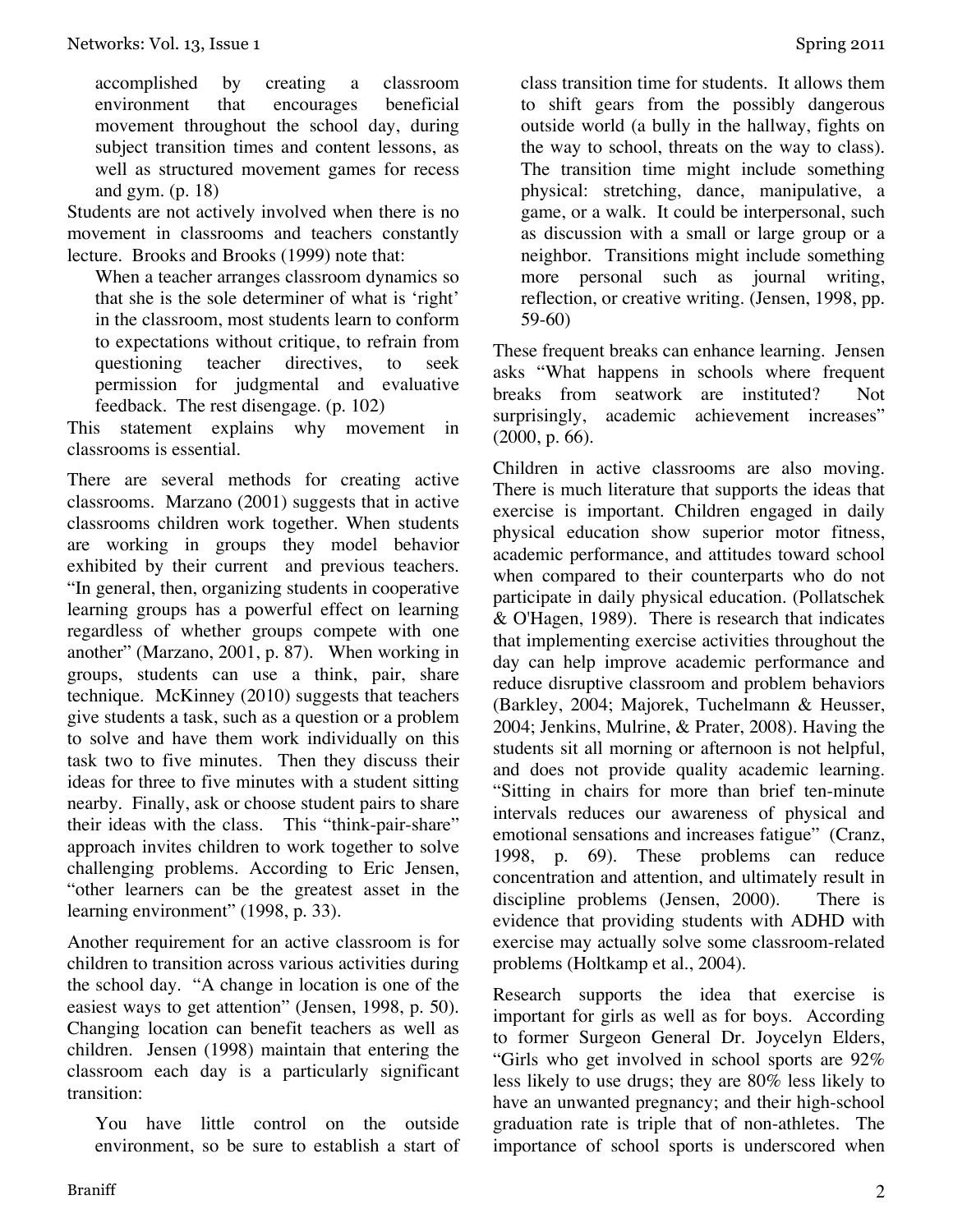you consider the fact that girls who do not participate by age ten have only a 10% chance of actively participating in a sport by age twenty-five" (Jensen, 2000, p. 68).

Stress in the classroom makes it difficult for students to grasp the concepts being taught. "Stress, threat, and induced learner helplessness must be removed from the environment to achieve maximum learning" (Jensen, 1998, p. 57). Research identified the effects of stress on the brain. While the mind works well under stress, it functions much better without stress. "Positive environments can actually produce physical changes in the developing brain" (Kotulak, 1996, p. 50). Creating an active classroom may help to reduce stress and increase learning. As Brooks and Brooks report, "Every day, millions of students enter school wanting to learn, hoping to be stimulated, engaged, and treated well, and hoping to find meaning in what they do" (1999 p. 120).

#### **Procedures**

In order to create an active classroom I implemented several strategies to support student collaboration, provide opportunities for movement, and allow adequate time for transitions. In order to implement movement and transitions into the classroom, we first had to establish several guidelines for behavior. I could not merely plunge students into an active classroom without addressing classroom management issues. As a class, we discussed the importance of respecting other students' learning. The students and I also established guidelines for having water available to students. We came to the conclusion that filling water bottles could occur at the beginning of the day or at a scheduled restroom/drink break. As a class, we decided that it would not be fair to distract other students. There were many times throughout the day that there was noise in the classroom. The noise, however, had purpose and we came up with a system so that all students would know when the noise had become too loud. Using a code word or turning off one light became the signal that students needed to quiet their voices.

Students in my classroom were stationed around the room working on individual or group projects in areas across the curriculum. I offered my students opportunities to perform various activities in our classroom. During reading projects, the students were guided by rubrics with specific guidelines. Each student had the opportunity to choose which set of guidelines he/she chose to follow. In some of these cases students were able to work with a partner; at other times they were encouraged to perform individually. These projects could be performed anywhere in the classroom or in the hallway outside our classroom.

In order to get my students active in the classroom I implemented several strategies that included physical movement including several energizers developed by East Carolina University College of Health and Human Performance (2006). These energizers involved simple activities that provided students with three to five minutes of exercise. They included thirty-second intervals of jumping, twisting, jogging, hopping, knee lifts, playing air guitar, and/or doing jumping jacks. The students were actively involved in these exercises and looked forward to doing them each day. Students were up out of their seats getting their hearts going. In the classroom I also used basic stretches throughout class time in order to increase the students' blood and oxygen flow. I incorporated frequent drink and restroom breaks to allow for smooth transitions as well as breaks for the brain.

We began the year with one daily scheduled restroom and drink break. That was increased to three breaks during the school day. According to Jensen (2000), these transitional breaks increase academic achievement. I also used the energizers with the students to create smooth transitions between subjects.

I provided a stress-reduced environment by encouraging the students to perform deep-breathing exercises. The students sat at their seats and together we practiced taking several deep breaths. To eliminate and/or reduce stress during assignments, I encouraged the students to write at the top of their papers, "This is easy." According to Swanson (2008), just writing this could reduce anxiety related to assignments and tests.

### **Methodology**

In order to study the impact of activity on the students, I conducted an action research study. Nineteen fourth grade students (eleven boys and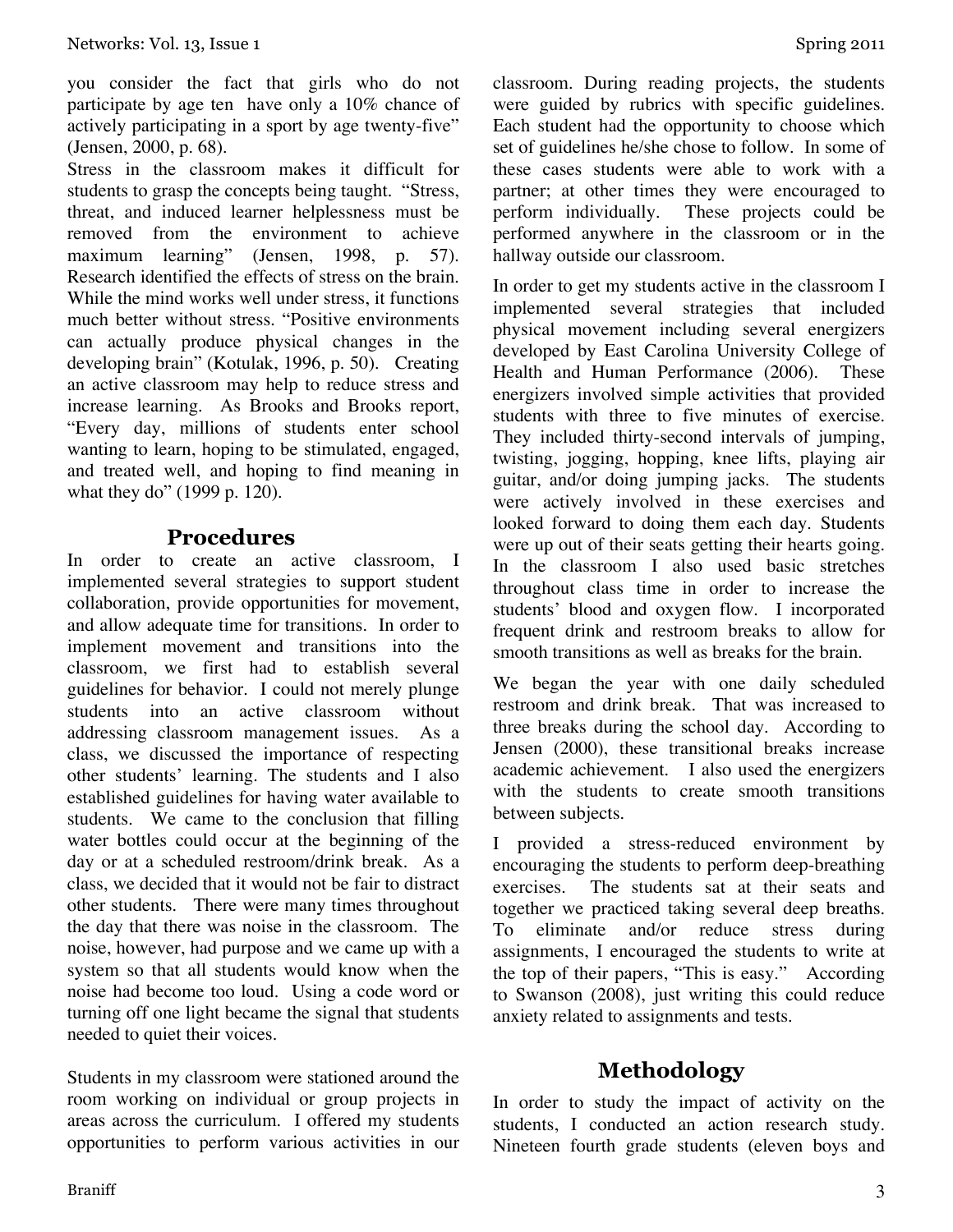eight girls) participated in the study. The students ranged in age from nine to ten years old. Our school is located in a rural Midwestern community in eastern Nebraska. The students came from working and middle class homes in a rural community.

In order to collect data, I recorded observational notes during classroom activities. I also collected<br>student journal entries. These journal entries student journal entries. included surveys that students completed at the beginning and end of the study. I began to organize my observational notes and the student journal entries according to patterns identified in data. I took advice from Falk and Blumenrreich (2005):

Once you have finished collecting your data, you begin a different stage of data analysis organizing your evidence into themes or categories that will help you make sense of it so that you will eventually come up with a set of findings. (p. 116)

In order to identify themes, I cut apart the data and organized it into piles based on similar themes present in the data. I did this three times. I then used a number system to organize the themes into categories. For each theme, I drew upon student journals and my classroom observations.

#### **Findings**

After analyzing the data, six themes emerged. These themes revealed that movement affected classroom management, students were eager to move, movement impacted learning, the physical location of seatwork affected learning, movement impacted alertness and attention, and movement impacted student anxiety and wellbeing.

#### **Movement Affected Classroom Management**

Student movement affected classroom management by helping students to remain attentive to instruction. By having students work at alternate locations – classroom, hallway, and locations they chose for themselves - the students were quieter and their attention was more focused. Two students noted in their journals that they believed that being able to move around the room helped them to work quietly. In my observational notes, I wrote "Sam, is able to focus when he reads his reading story and practices his multiplication facts under a desk rather than at his seat." Josh, who had been previously diagnosed with ADHD, performed much better after taking a two-minute exercise break. This student was often off-task and very disruptive; however, after an exercise break he was able to participate appropriately. However, my notes also indicate that Josh sometimes got so excited during exercise breaks that he would need to sit down, calm down, and then rejoin the group.

#### **Students Were Eager to Move**

In my notes I also observed that Josh, finished his work incredibly quick. However, he was not producing quality work. Josh finished quickly because he was eager to move around the room to look at things or to talk TO other students. I also observed that many of the students asked to do the energizers I had introduced to them. They were excited to perform these simple movements. After performing an energizer with the students, I generally saw smiles and heard laughter. Comments included: "Did you see me do that?", "Watch how high I can jump!", and "Oh man, look at how fast his feet move!" You could hear the excitement in these statements. One of the students, who tended to be quiet and introverted, asked if the class could do some stretches because she felt that they really needed them! This was a notable act of responsibility for this nine-year-old.

#### **Movement Impacted Students' Perception of Learning**

When I observed the students at work and read through their journal entries, I noticed that I had written in my observational notes that Josh produced higher quality work when he was out of his seat and working at alternate locations. This quality work included a reading project that included putting on a puppet show with one of the other students. Other students stated that moving around the room was good for their brains and attributed higher grades to the changes in our classroom. Sara said, "Moving made my grades go higher." Brad reported that he "knew" his grades had improved. I had not spoken with either Sara or Brad about their grade averages but they believed that their grades had improved due to the opportunity for movement in class. During a math lesson, peer helpers were established in locations around the room. Students who needed help were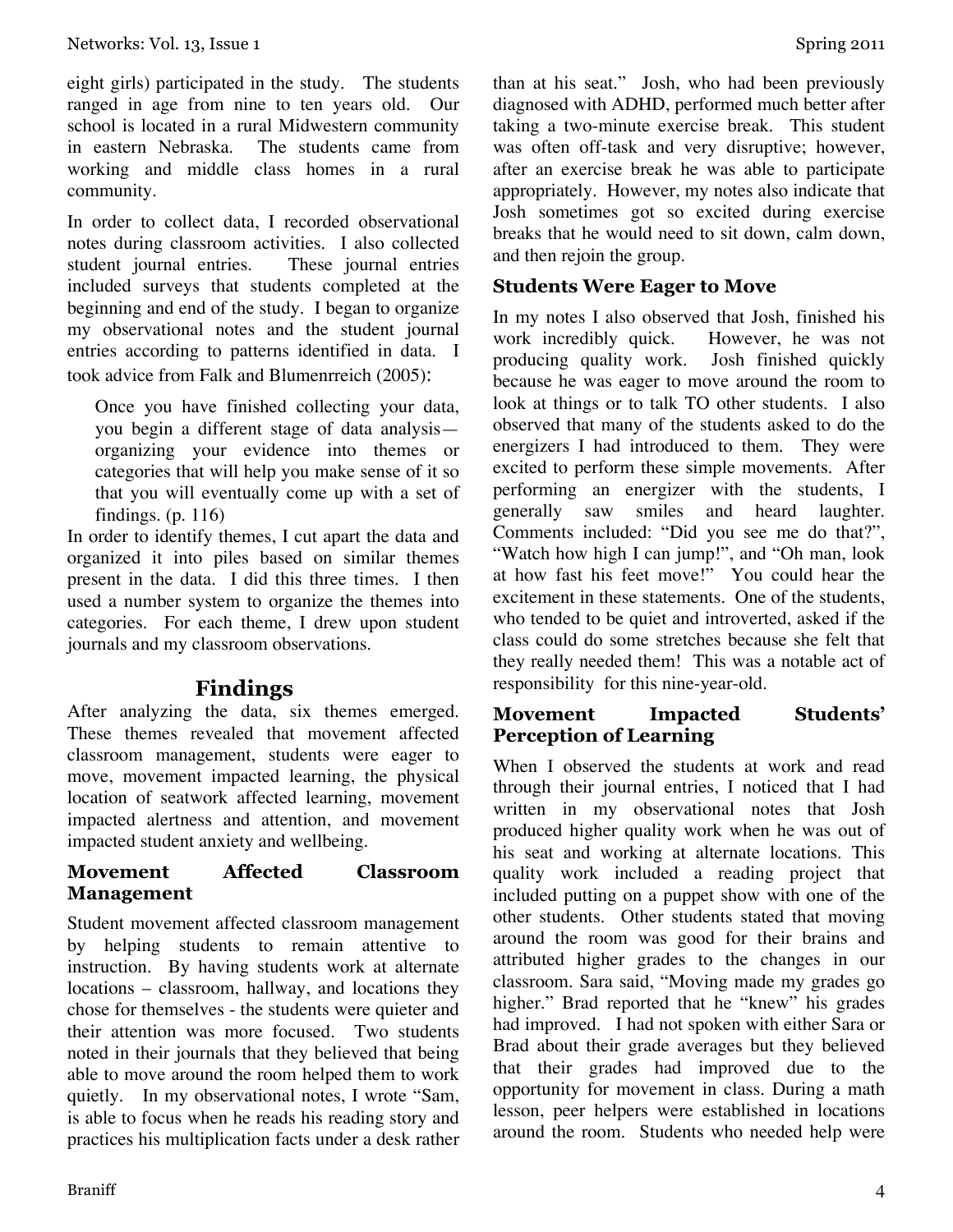#### **Some Students Did Not Work at Their Desks**

Based on student journal entries it appeared that group work was effective and had a positive impact on students. I noted that when allowed choices students became more actively engaged in learning. They read silently, discussed novels with their partners, and stayed on task. When the students were called back to their seats after completing an assigned reading, they generally answered comprehension questions correctly and completely. I observed some students out of their seats discussing projects with another students yet remaining focused and engaged. Other students were out of their seats planning skits or preparing scenery.

#### **Movement Impacted Students' Attentiveness**

Movement also appeared to impact the students' alertness and attention. When Greg and Jeff were able to move and wiggle in their seats or fiddle with objects at their desks, they were better able to focus on the teacher. I observed that when these two boys were sitting unconventionally or tipping backwards in their chairs they appeared more focused. Sara and Stephen wrote in their journals that exercise helped them concentrate and kept their attention focused on their schoolwork.

There were a handful of students who may not have needed the active environment I provided. Ann, one of those students, was a very bright, selfconfident child. She was always eager to get started on her assignments and did not have trouble engaging in activities. Although students like Ann didn't need the movement to improve attentiveness, their engaged attitudes and smiles provided evidence that they enjoyed being in an active classroom.

### **Movement Affected Students' Anxiety**

Movement also appeared to impact the student anxiety and general wellbeing. I often used energizers when the students appeared nervous or exhibited glazed-over expressions. Sara reported in her journal "exercise keeps me from worrying."

### **Conclusions**

As a substitute teacher, I knew that I did not want a sedentary classroom. My goal was to provide my students with opportunities to move around the classroom. I believe that exercise and physical movement in the classroom helped my students to focus. Both Cranz (1998) and Jensen (2000) documented how sitting for long periods of time affected students' focus and concentration. While, I also realize that not every student needs the same thing (Williams, 2008), opportunities for movement are helpful to many student and enjoyable for others. Based on the work of Jenkins, Mulrine, and Prater (2008), Pollatschek and O'Hagen (1989), and my own research, I will continue to incorporate movement in order to get the most from my students. As Jensen (2000) stressed, exercise can help students to better access their brains to improve their learning.

I believe that exercise and physical movement in the classroom helped my students perform with less stress. Drawing on the work of Swanson (2008), I will continue to provide my students with frequent breaks and frequent opportunities to drink water. Exercise, group work and movement can help many students. When working with partners throughout the room, many students feel more at ease and are less hindered by stress (Marzano et.al., 2001) .

Active classrooms are effective. Teachers wary of trying movement should be brave. With good classroom management strategies in place, active classrooms are possible. As I move forward, I know that I will need to continue to encourage students to act appropriately and follow the rules we have established. When a student gets off task and displays inappropriate behavior during an activity it is important to stop, correct the behavior, and have them sit quietly while the rest of the class continues the activity.

## **Limitations**

There were several limitations to this study. I found that four months of research was not enough time to gather all the data that is needed. Collecting data over a longer period of time would have enriched the study both in the amount of data collected, but also in types of data collected. For example I might